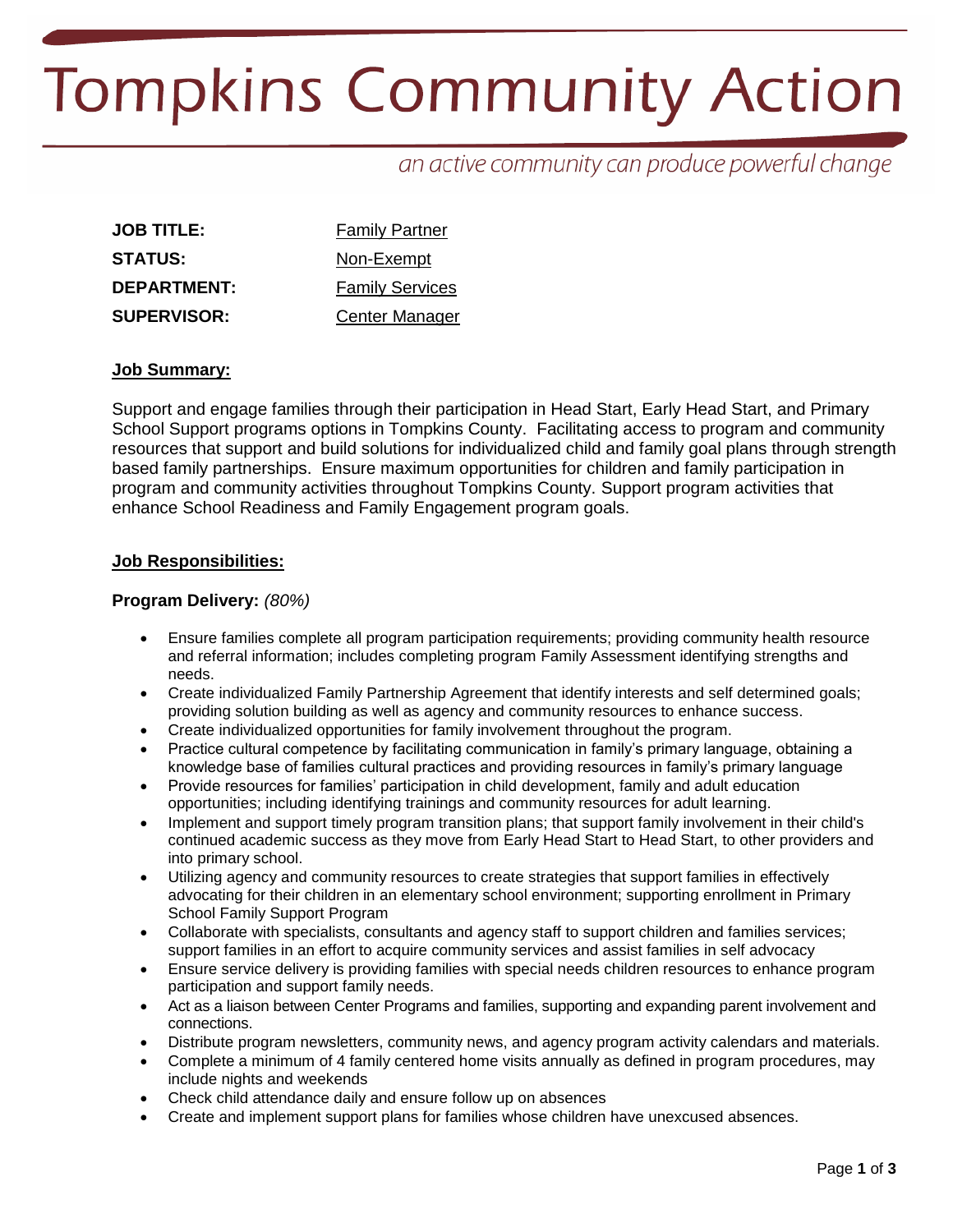- Actively participate in bi-weekly scheduled Child and Family Planning; identifying needed resources and sharing child progress and potential challenges.
- Implement a monthly contact with center enrolled families to ensure program needs are met.
- Coordinate with Center Managers to provide available resources to mitigate barriers to participation when applicable.
- Develop relationships with parents and structure services to encourage trust and respectful, ongoing twoway communication between staff and parents creating a welcoming program environment that incorporates the unique cultural, ethnic and linguistic backgrounds of families.
- Provide program orientations for newly enrolled families; providing information about educational opportunities and department initiatives.
- Provide information and referrals based on families identified wants and needs
- Support recruitment of parent participation on Policy Council, and assist in training family participants to become officers.
- Support establishment of Center Parent Committees, participate in creating and planning activities; includes providing training to enhance leadership skills.
- Support and participate in program recruitment and community involvement activities; may include nights and weekends.
- Work with Center staff as active team member to problem solve and increase program delivery
- Coordinate with program and agency staff to provide services to address Homelessness and meet the needs of children and families enrolled in Foster Care
- Support and participate in program activities, as requested
- Participate with program staff in the creation and evaluation of family services delivery plans, integrating department initiatives and agency program opportunities.

## **Reporting:** (15%)

- Maintains detailed and accurate child and family records, including tracking individualized plan outcomes.
- Complete Family Services records and ensure appropriate documentation is maintained and reporting is completed
- Submit Family Assessments, identifying and tracking related community family resources
- Participate in annual Family Program Survey, supporting tracking and creating reports
- Track and reporting of program in-kind contributions
- Document family involvement in Policy Council, parent committees, in classrooms and auxiliary program services
- Coordinates the implementation of annual Family Program Survey, includes tracking and reporting of results
- Complete all program reports, as requested

# **Other:** (5%)

- Actively ensure the health and safety of all children and families
- Maintain knowledge of, and act as, mandated reporter
- Ensure a safe physical environment for children to prevent and reduce injuries and illness; notifying supervisor of any unsafe condition in a timely manner
- Meets regularly with supervisor and family services staff discussing priorities, work scopes, and program enhancement
- Participates in TCAction Family Engagement Team, as requested
- Collaborate with all staff to recruit, train and support interns and community volunteers.
- Attend trainings, and identify professional development opportunities
- Participate in staff meeting to enhance and expand the program coordination and delivery
- Input and utilization of agency wide intake tracking system
- Other duties and responsibilities as assigned, which may include nights and weekends